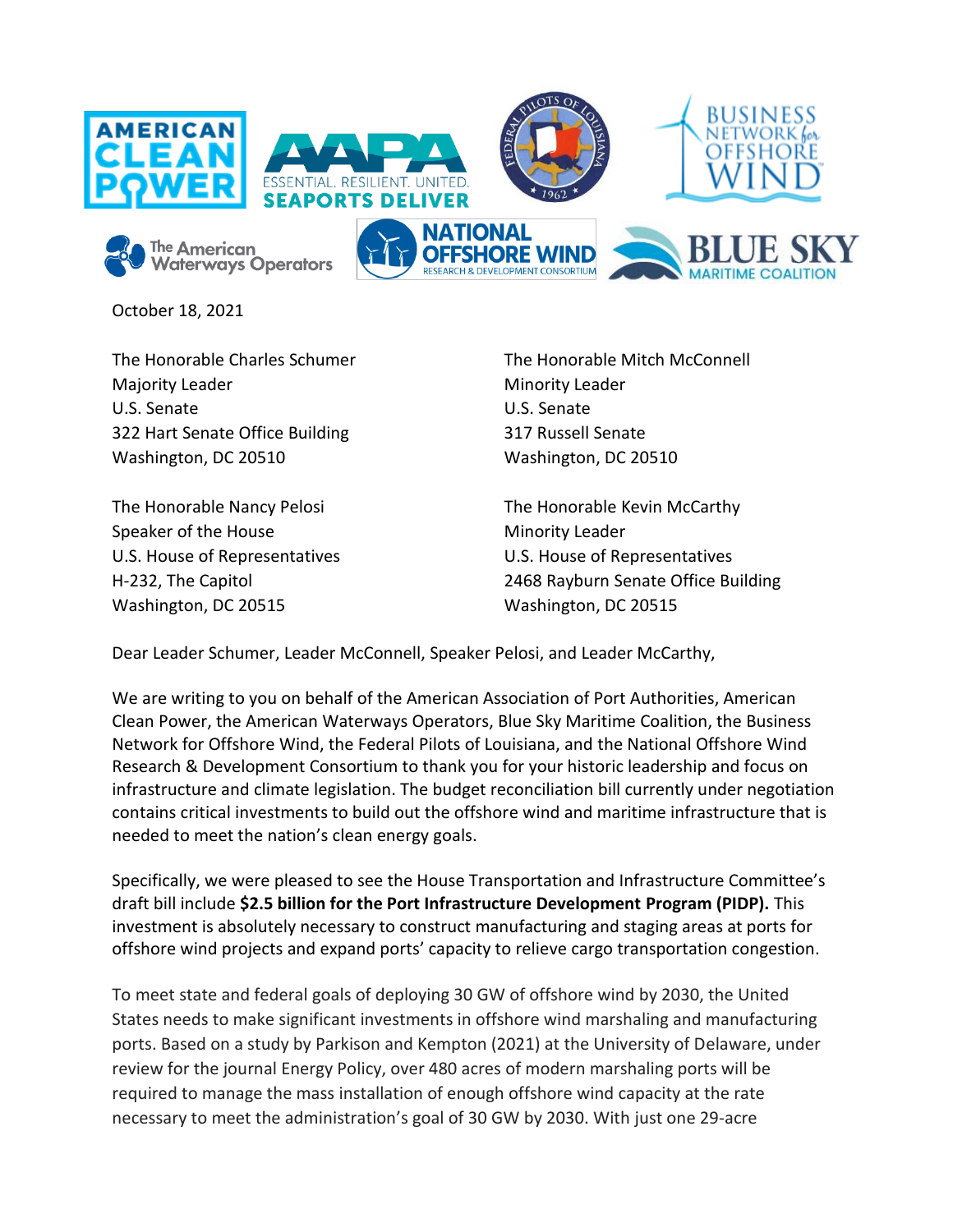marshaling port in operation at New Bedford, MA, significant investments need to be made to build an additional 450 acres. This could cost nearly **\$3.3 billion** and does not include the significant upgrades for ports dedicated to the manufacturing and fabrication of offshore components and operations and maintenance activities.<sup>1</sup> States need billions of federal dollars to help upgrade ports to meet state and federal offshore wind goals. In addition to the offshore wind leases being developed on the East Coast, call areas are being developed on the West coast, projects are being considered in the Great Lakes, and the National Renewable Energy Laboratory concluded that the Gulf Coast has six viable sites for offshore wind installations. To make offshore wind a reality for coastal states across the country, increased funding for PIDP is critical.

Beyond offshore wind infrastructure, PIDP funds are more necessary than ever to modernize America's ports for efficient cargo movement. According to the American Society of Civil Engineers' report, "Failure to Act: Economic Impacts of Status Quo Investment Across Infrastructure Systems," there is a **\$25 billion gap** between maritime infrastructure needs and public funding available between 2020 and 2029.<sup>2</sup> Without the funding for PIDP proposed by the House Transportation and Infrastructure Committee, America's maritime industry risks falling further behind the rest of the world, and capital to build supporting infrastructure for offshore wind installations would be severely limited.

We stand today at a crossroads in American history. Supply chain disruption threatens efficient goods movement, and climate change threatens our very future. The \$2.5 billion in funding for PIDP in the budget reconciliation bill is critical to meeting these challenges, and we ask you to support this funding as Congress continues to negotiate. Please do not hesitate to call on any of the undersigned organizations if you have questions about our industries or if there is anything we can do to support your efforts to secure historic funding for offshore wind and maritime infrastructure.

Sincerely,

Heather Zichal CEO American Clean Power Association

Chris Connor President and CEO American Association of Port Authorities

<sup>1</sup> Parkison, Sara and Willett Kempton. 2021. "Marshaling Ports Required to Support US State and Federal Offshore Wind Power Policy Targets". Under Review for *Energy Policy.* Submitted June 22, 2021.

<sup>&</sup>lt;sup>2</sup> American Society of Civil Engineers. 2021. "Failure to Act: Economic Impacts of Status Quo Investment Across Infrastructure Systems.